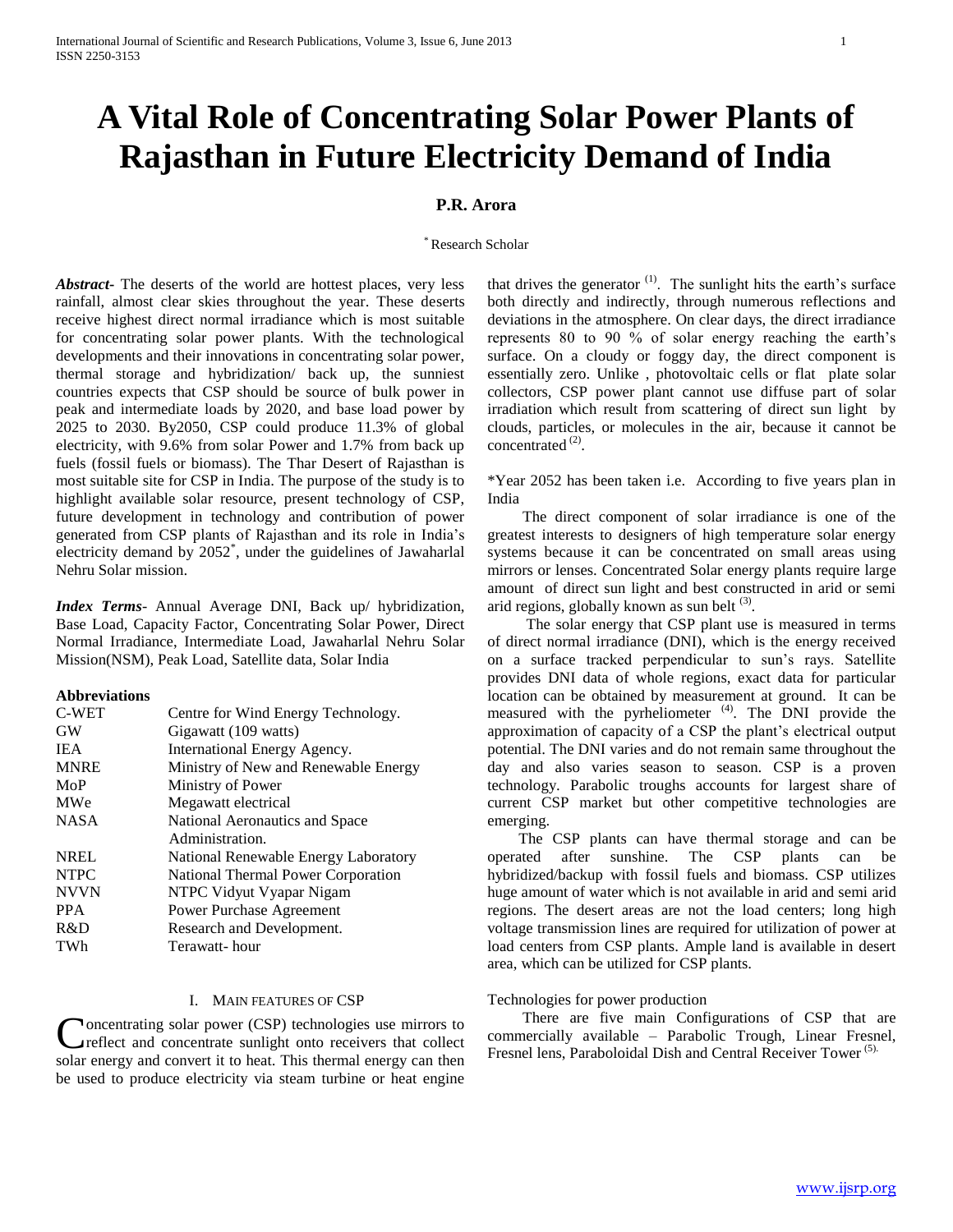| Technology                   | Annual solar to<br>electricity<br>efficiency | Focus<br>type | Practical<br>Operating<br>temperature<br>thermal<br>of<br>conversion | Power Cycles considered                                                    | Commercial<br>maturity | Installed<br>Generating<br>capacity<br>end<br>2011 |
|------------------------------|----------------------------------------------|---------------|----------------------------------------------------------------------|----------------------------------------------------------------------------|------------------------|----------------------------------------------------|
| Parabolic<br>trough          | 12-15%                                       | Linear        | $150$ to<br>$400^0$ C                                                | <b>Steam Rankine</b><br>Organic Rankine<br><b>PV</b>                       | High                   | 1500 MW <sub>e</sub>                               |
| Central<br>Receiver<br>Tower | 20-30%                                       | Point         | $300$ to<br>$1200^0$ C                                               | <b>Steam Rankine</b><br>Brayton (Gas turbine)<br><b>PV</b>                 | Medium                 | $60$ MW <sub>e</sub>                               |
| Linear<br>Fresnel            | 8-10%                                        | Linear        | $150$ to<br>$400^0$ C                                                | <b>Steam Rankine</b><br>Organic Rankine<br><b>PV</b>                       | Medium                 | 38 MW <sub>e</sub>                                 |
| Fresnel<br>lens              | 12-15%                                       |               |                                                                      | <b>PV</b>                                                                  | Medium                 | 15 MW $_{\rm e}$                                   |
| Parabolic<br>Dish            | 20-30%                                       | Point         | $300$ to<br>$1500^0$ C                                               | Sterling<br>EngineSteam<br>RankineBrayton<br>(gas<br>turbine)<br><b>PV</b> | Low                    | 2MWe<br>4MWe                                       |

**Table1. Key features and status of five CSP technology categories are summarized below**

**Source:** Realizing the Potential of Concentrating Solar Power in Australia

# Thermal Storage

 CSP plant can be equipped with a heat storage system to generate electricity even with cloudy skies or after sunset. For example, during sunny hours, solar heat can be stored in high thermal –capacity fluid and released upon demand (e.g. at night) to produce electricity. The main advantage of CSP technology against other renewable sources as PV and wind power is capability to provide dispatch-able power by storing solar energy through thermal energy storage <sup>(6)</sup>. If combined with heat storage system, CSP plants can also provide intermediate- and base-load electricity. This increases significantly the dispatch ability of CSP electricity as well as economic competitiveness and the integration in electric grids  $(7)$ . To provide the required heat storage capacity, the solar field (i.e. mirrors and heat collectors) of the CSP plant must be oversized with respect to nominal electric supply capacity (MW) of plant. The trades off between the incremental costs associated with thermal storage and increased electricity production. The storage capacity has the advantage, when DNI is high and turbine is unable to absorb the heat, the same can be diverted to the storage tank, operator would have to "defocus" some unneeded solar collectors in the plant without storage. The concept of the storage is very simple as shown in figure 1; the excess heat received throughout the day is diverted to the storage material (e.g. molten salts). When production is required after sun set, the stored heat is released into the steam cycle and plant continuous to produce electricity. CSP can meet different needs by varying storage capacity.





#### Backup and hybridization

 CSP plants can operate with storage or without storage with the fuel power back up system. Fossil back up and/ or storage may be used to extend operation beyond the hours of sunlight and provide firm, dispatchable power (8). The fuel burners can use fossil fuels, biogas, or eventually solar fuels energy to heat transfer fluids or storage medium, or directly to power blocks. In the area of low DNI, back up is most suitable to produce electricity at a lower cost than the plant could produce electricity with storage and without storage. There is no use storage in less DNI where plant runs on hybrid system, since huge investment is associated in reserve solar fields with Storage capacity.

 Hybrid system improves the conversion efficiency of solar heat to electricity by raising working temperature level. As clear from figure 2, that plant runs on the solar direct during the sunshine and after sunshine from storage and from midnight to morning runs on back up/ hybridization.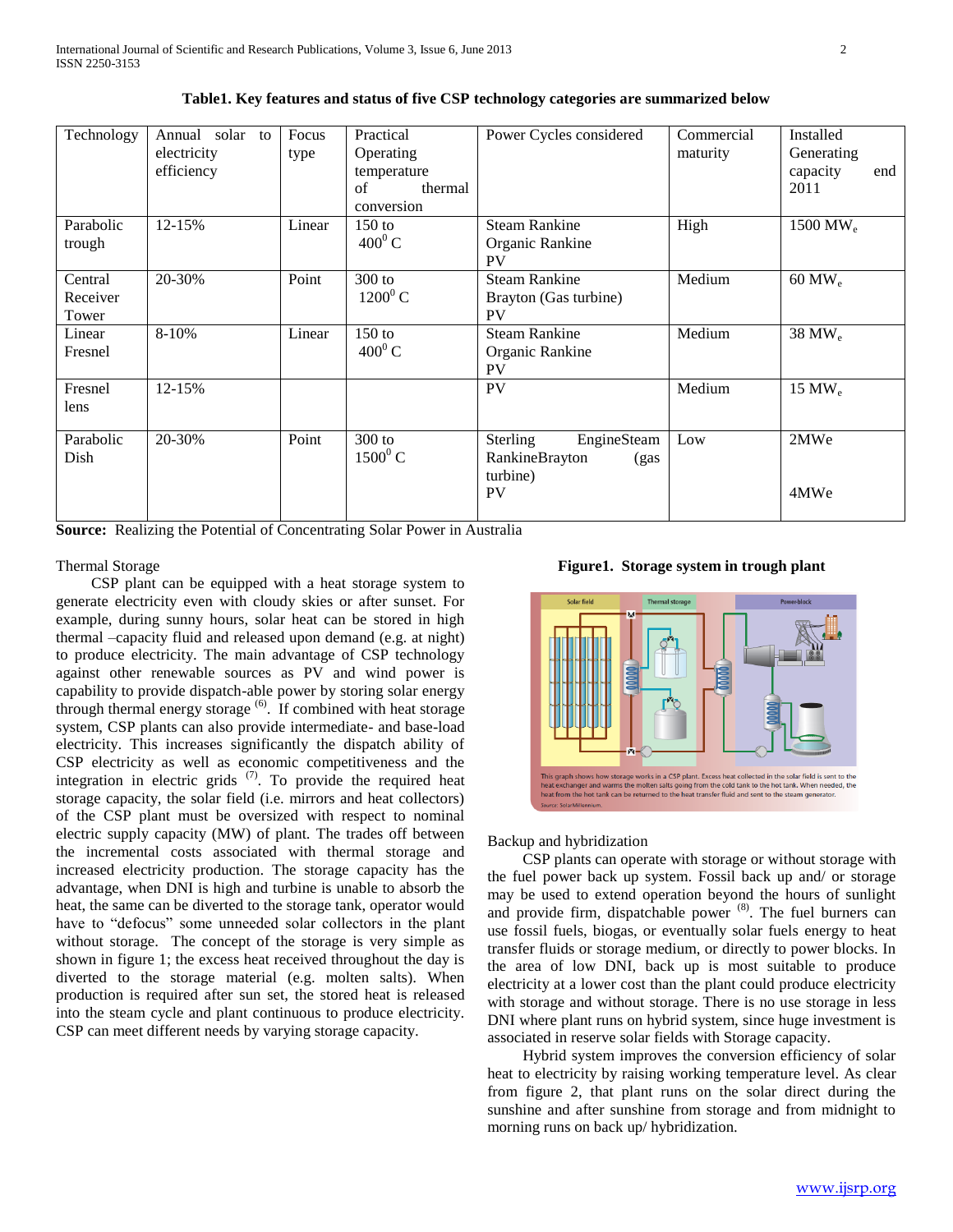# **plant** Firm capacity line ğ Solar direct From storad Time of day

# **Figure2. Combination of storage and hybridization in a solar**

## Requirement of water

Source: Geyer, 2007, SolarPACES Annual Repor

 CSP plant require about 3000 L/ MWh for parabolic trough and LFR plants (similar to nuclear reactor) where as in coal based plant the requirement of water is 2000 L/MWh and combined- cycle natural gas plants require 800 L/MWh. Tower CSP plant need less water per MWh than trough plants, depending upon the efficiency of technology. Dishes are cooled by the surroundings air, and need no cooling water. Water is really a great Challenge in desert area (Arid and semi arid regions). Dry cooling system installed on trough plants in hot desert reduces annual electricity production by 7% and increases the cost of produced electricity by about  $10\%$ <sup>(9)</sup>. Hybrid wet dry cooling system is an attractive option as to reduce the water consumption. The hybrid system tend to use only dry cooling in winter when cooling needs are lower, then switch to combined wet and dry cooling in summer. For a parabolic CSP plant, this approach could reduce water consumption by 50% with 1% annual drop in electricity.

#### Requirement of Land

 Land required for trough system without storage is 2 hectare/ MW, and for Fresnel with no storage 4 hectare /MW <sup>(10)</sup>. Land required for thermal storage depends upon amount of thermal storage, i.e. operational hours after sunset.

# II. VISION OF FUTURE DEPLOYMENT OF CSP

 Now, the work of investigation for more accurate global solar resource potential is in progress through satellite for obtaining better DNI maps. High quality solar radiation measurement stations have been installed in all the countries and regions for interest of CSP such as India, China, Turkey, Africa, the Middle East and Latin America<sup>(11)</sup>.

 The CSP technology will become competitive with coal fired based plants due to decrease cost in solar fields and storage, due to higher temperature technologies ( $540^{\circ}$ C and above). In the sunniest countries, CSP can expected to become a competitive source of bulk power in peak and intermediate loads by 2020, and base- load power by 2025-2030, and by 2050 could provide 11.3% of global electricity, with 9.6% from solar power and 1.7% from back up fuels (fossil fuels or biomass)<sup>12</sup>. As from figure, 3, total global generation of electricity from CSP plant including hybridization shall be 4770 TWh/ annum. The levilised cost of electricity dropping from US\$ 200/MWh to \$40/MWh from 2010 to 2050.



- DNI 2600 (USD)

Middle Ford No

2040 Captured Ariz **D**C

Details of Road maps of IEA

 The table 2 shows that India will generate 670 TWh from CSP power plants by 2050 against total generation of the world 4770 TWH, which is 14%. The capacity factor of the CSP plants is increasing due to development of efficient and high technology in thermal storage, capacity factor is expected to be 32% by 2020, 39% by 2030, 45% by 2040 and 50% by 2050.

| Sno                  | year | Capacit                       | Capacity         | Hours       | Total                                                    | CSP                                                        | Total                                        | Percentag                                             | Capaci                    | Total                                            |
|----------------------|------|-------------------------------|------------------|-------------|----------------------------------------------------------|------------------------------------------------------------|----------------------------------------------|-------------------------------------------------------|---------------------------|--------------------------------------------------|
| $\ddot{\phantom{a}}$ |      | in<br>v<br><b>GW</b><br>World | Factor<br>In $%$ | per<br>year | generation<br>annually<br>Including<br>Hybridizat<br>ion | share<br>in<br>total<br>generatio<br>$\mathbf n$<br>(in %) | generation<br>From CSP<br>plants<br>(in TWh) | e<br><b>Share</b><br>global<br>generation<br>From CSP | ty<br>In<br>India<br>(GW) | generatio<br>n<br>including<br>hyberdiz<br>ation |
|                      |      |                               |                  |             | (in TWh)                                                 |                                                            |                                              | Plants<br>(in %)                                      |                           | In India<br>(in TWh)                             |
| 1.                   | 2020 | 148                           | 32               | 2800        | 414                                                      | 82                                                         | 340                                          | 1.3                                                   | $\mathcal{I}$             | 19                                               |
| 2.                   | 2030 | 337                           | 39               | 3400        | 1140                                                     | 85                                                         | 970                                          | 3.8                                                   | 33                        | 113                                              |
| 3.                   | 2040 | 715                           | 45               | 3900        | 2790                                                     | 85                                                         | 2370                                         | 8.3                                                   | 76                        | 294                                              |
| 4.                   | 2050 | 1089                          | 50               | 4380        | 4770                                                     | 85                                                         | 4050                                         | 9.6                                                   | 152                       | 670                                              |

**Table2. Data of Technology Roadmap 2010 and Roadmap 2012of IEA**

 Source of data: IEA Technology Roadmap Concentrating Solar Power 2010 and Concentrating Solar Power Roadmap 2012(Abstract prepared from IEA Technology Roadmap Concentrating Solar Power 2010 and Concentrating Solar Power Road map 2012)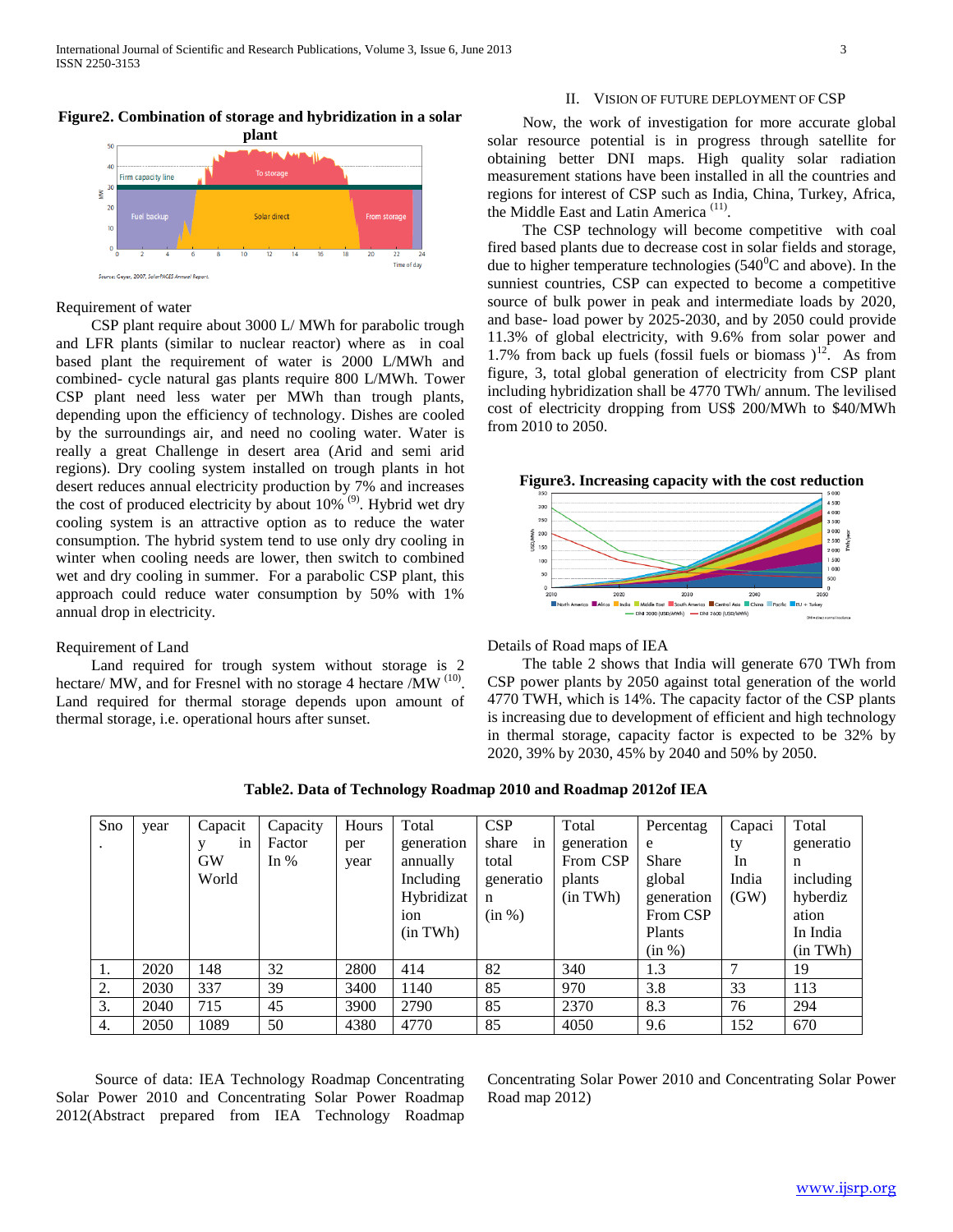#### III. INDIA'S SOLAR RESOURCE

 CSP technologies depend upon Direct Beam radiation for operation. The radiations directly received from the sun, not diffused or deflected by the clouds or other atmospheric factors and can be focused by the mirrors. The data are required in short interval for assessing the potential of site, Direct Normal

Irradiance (DNI) is required to measure for several years. For designing a CSP plant, knowledge of seasonal variation in DNI resources is needed to make optimal assessment. The comparison of annual average annual DNI of the best desert sites across the world has shown in table 3.

| Country    | Location                           | Latitud        | Longitud   | Annual Average | <b>Annual Average</b> |
|------------|------------------------------------|----------------|------------|----------------|-----------------------|
|            |                                    | e              | e          | <b>DNI</b>     | <b>DNI</b>            |
|            |                                    |                |            | $KWh/m^2/day$  | $KWh/m^2$ /year       |
| Saudi      | Rabul Khali                        | $20^0$ N       | $50^0$ E   | 7.61           | 2,778                 |
| Arabia     | (Arabian desert)                   |                |            |                |                       |
| Nigeria    | Algadez                            | $17^0$ N       | $8^{0}E$   | 7.57           | 2,763                 |
|            | (Sahara desert)                    |                |            |                |                       |
| <b>USA</b> | Mojave desert                      | $35^0$ N       | $115^{0}W$ | 6.95           | 2,537                 |
|            | (Location of SEGs power plants)    |                |            |                |                       |
| Australia  | Oodnadatta, South Australia        | $28^0$ S       | $135^0$ E  | 6.83           | 2,493                 |
|            | (Simpson Desert)                   |                |            |                |                       |
| Spain      | Granada                            | $37^0$ N       | $3^0W$     | 5.82           | 2,124                 |
|            | (location of Andasol power plants) |                |            |                |                       |
| India      | Jodhpur, Rajasthan                 | $26^{\circ}$ N | $72^0$ E   | 5.77           | 2,106                 |
|            | (Thar desert)                      |                |            |                |                       |

**Table 3. Compares of the best desert sites across the world in terms of annual average DNI.**

## **Source- Concentrating Solar Power in India, Australian Government, Departmentof of Climate Chage and Energy Efficiency**

 As per figure 4, Jodhpur shows dip in the middle of the year coincident with the monsoon. North America deserts have best pssible DNI resource both on annual average and minimum variability basis. Sahara desert have more constient solar resource through out the year, 25% higher than on average than Jodhpur. Jodhpur is comparable to the spanish site Granada( one of the Spanish site) on an annnual average basis.

#### **Figure 4. Comparison of desert sites accrossthe world, NASA Satellite data.**



## **Jawaharlal Solar Mission**

 Jawaharlal Nehru Solar Mission was launched in January 2010. The objective of mission is to establish India as a global leader in solar energy, by creating the policy conditions for its diffusion across the country as quickly as possible. The objective of solar mission is to create conditions, through rapid scale –up of capacity and technological innovation to drive down the costs towards grid parity. The mission anticipates achieving grid parity by 2022 and parity with coal based thermal

plants by 2030, but recognizes this cost trajectory will depend upon the scale of the global deployment and technology and transfer. Above mission adopted three phase approach for targets, the targets for utility grid power including roof top is as under.

| i. Phase I     | 2010-2013   |
|----------------|-------------|
|                | 1000-2000MW |
| ii. Phase-II   | 2013-2017   |
|                | 4000-1000MW |
| iii. Phase-III | 2017-2022   |
|                | 20000 MW    |

#### Role of NVVN

 NTPC has a wholly subsidiary company engaged in business of trading of power –NTPC Vidyut Vyapar Nigam Ltd.(NVVN). NVVN has been designated as nodal agency by Ministry of Power (MoP) for entering into a Power Purchase Agreement (PPA) with the Solar Power Developers. The PPAs shall be signed with the developers who will be setting up solar projects within next three years (i.e. up to March 2013) and are connected to the grid at 33KV and above level. The PPAs will be valid for a period of 25 years. For each MW solar power installed capacity for which PPA is signed by NNVN, MoP will allocate to NVVN an equivalent amount of MW capacity from unallocated quota of NTPC stations. NVVN will bundle this power and sell this bundle power at a fixed rate as per CERC regulations.

# Allotment of CSP projects

 In phase –I, 50:50 split allocations was made between CSP and PV technologies, on a megawatt capacity, against reverse auction process by NVVN. MNRE selected 7 projects totaling to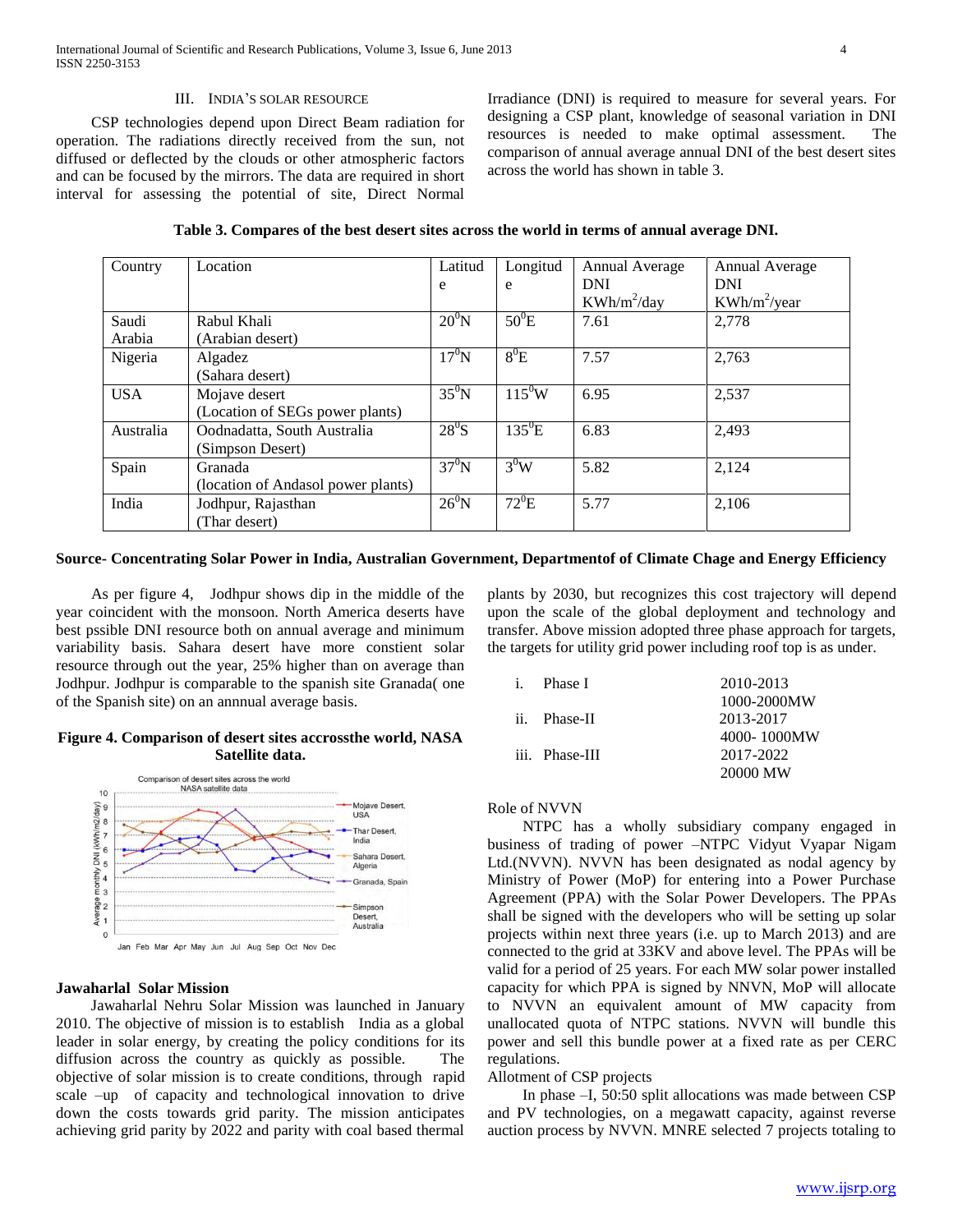470 MW. MNRE also "migrated" three existing projects of 10 MW each into the NSM with a combined total of 500 MW. The CSP projects weighted average bid price was Rs. 11.48/KWh as compared to average electricity price of Rs. 4.70/KWh<sup>(13)</sup>.

#### IV. FUTURE CSP PROJECTIONS FOR RAJASTHAN

 There has been increasing trend of CSP in worldwide to utilize abundant sunlight available in the deserts. In other words CSP has become the power industry of deserts. The governments of sunniest countries are taking initiatives to provide energy security with the development of CSP in their country. Jawaharlal Nehru Solar mission of government of India is a big step towards making "Solar India". Rajasthan Solar Energy Policy, 2011 of government of Rajasthan to develop Rajasthan as the global hub of solar power in the country. The main objective of this policy is to utilize waste land of desert to meet energy needs of Rajasthan and neighboring states. The future of CSP in Rajasthan is bright and will have major role in electricity demand of India by 2052, if follows the international standards and as per the road map given by IEA 2012.

#### Solar Resource in Rajasthan

 As from the figure.5, the annual average DNI for north – west India, the Thar desert region , with Jodhpur at its border, has the highest DNI . Annual average DNI is  $5.89$  KWh/m<sup>2</sup>/day in the regions of Thar Desert of Rajasthan. The average annual DNI in Rajasthan remains around between 5.42 to 5.89  $KWh/m^2/day$ . These data are based on the satellite data, provides the information about overall area, but does not provide accurate data of particular location; they also do not provide temperature and humidity of particular location. Reliable long term DNI data collected at high frequency is needed to predict system output accurately, mainly as an input to investment decisions. The accurate data can be accessed by ground site data.

### **Figure5. DNI map of north-west India (NREL, 2009)**



DNI map of North West India, ( NREL,2009)

#### MNRE Collection of DNI Data

 MNRE has taken step to improve assessments of DNI. The Centre for Wind Energy Technology (C-WET), an autonomous research and development (R&D) institutions established by MNRE, implemented 51 solar radiation resource assessment stations across the country between May to September  $2011^{(14)}$ . These MNRE C-WET stations collect high –quality solar irradiance data at 10 minutes intervals and data from newly installed station's first year operation are available to project developers for a fee<sup>(15)</sup>. Additional 60 stations will be installed in future, increasing DNI data available as the mission enters phase-II.

#### Competitive advantage of Rajasthan

 Thar desert of Rajasthan is one of the best sites in the world for installation of CSP plants. Rajasthan has about  $2.08,110$ Km<sup>2</sup> of desert land, which is  $60\%$  of total area of state<sup>(16)</sup>. The Indira Gandhi canal flows to meet the requirement of water for CSP plants in desert area. Average annual DNI in desert area of Rajasthan is about 5.89 KWh/m<sup>2</sup>/day. As the area has low rainfall, days have good sun shine in a year<sup> $(17)$ </sup>, and western area in Tthar desert it may be extended up to 345-355 days as rain occur only for 10.4 -20.5 days in a year  $^{(18)}$ . There is ample desert land is available for CSP plants. Already there is strong transmission lines network in desert for transmitting the power from CSP plants to load centers.

 Complete Rajasthan is suitable for CSP plants, average annual DNI in Rajasthan ranges between 5.42 to 5.89 KWh/m<sup>2</sup> /day (as per record of Rajasthan Renewable Energy Corporation) . High DNI areas are suitable for CSP plants with or without thermal storage and comparatively less DNI areas are suitable for backup/ hybridization. There are two perennial rivers in Rajasthan Chambal and Mahi for meeting the requirement of water for CSP plants.

 Under phase-I, total seven numbers of CSP projects for 470 MW were allotted by NVVN to the solar developers after reverse bidding process. Out of 470 MW projects, five projects having capacity 400 MW were allotted to Rajasthan. Solar developers preferred Rajasthan due to climatic and geographical advantage, infrastructure, facilities, policy of government of Rajasthan and good investment opportunities in present and future.

 Rajasthan Government is fully committed to promotion of solar energy. Rajasthan Government believe that implementation of Rajasthan Solar Energy Policy will help Rajasthan as a global hub for solar power for 10000-12000MW capacity over next 10 to 12 years to meet energy requirements of Rajasthan and other states of India<sup>(19)</sup>.

# CSP capacity and generation

 The implementation of Jawaharlal Nehru Solar mission, with its ambitious target of 20 GW of installed solar energy plants by 2022, half is expected to CSP. Therefore, total 10 GW CSP plants shall be commissioned in India 10 GW by 2022, approximately 5GW shall be commissioned in Rajasthan by 2022. If Rajasthan follows the Road map of IEA-2012, given for India, the capacity of Rajasthan would be 23 GW by 2032, 52 GW by 2042 and 104 GW by 2052. Rajasthan will be able to generate 456 TWh per year by 2052 by solar energy including back up/ hybridization.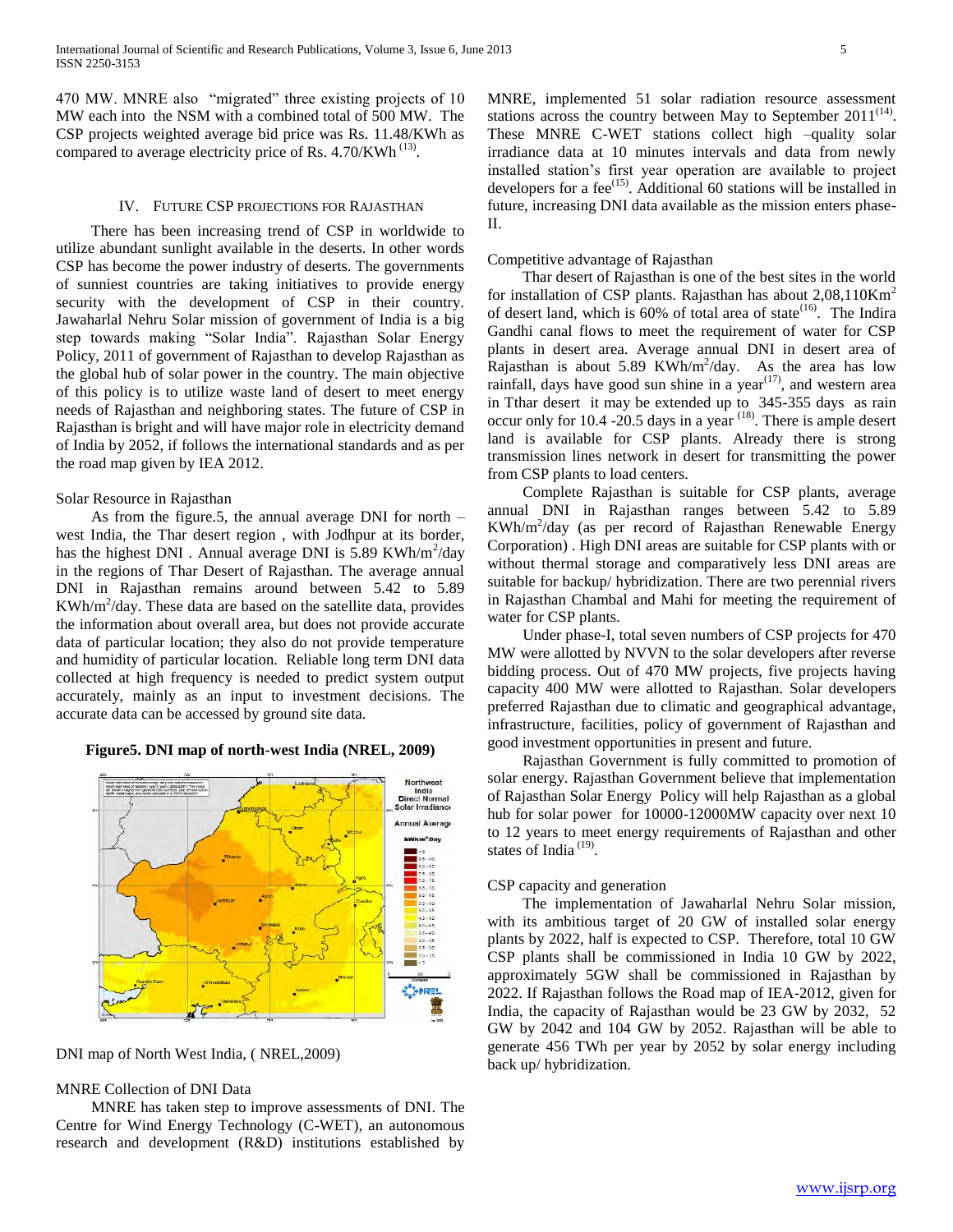| Sno | By the end | in<br>Capacity | Generatio |
|-----|------------|----------------|-----------|
|     | the year   | <b>GW</b>      | 1n        |
|     |            |                | TWh/year  |
|     | 2022       |                | 14        |
| 2.  | 2032       | 23             | 78        |
| 3.  | 2042       | 52             | 202       |
|     | 2052       | 104            | 456       |

# **Table.4 Capacity and generation from CSP plants of Rajasthan**

Derived from IEA Roadmap-2012

#### V. ELECTRICITY DEMAND OF INDIA BY 2052

 The demand of electricity depends upon the population of the country and per capita requirement of electricity. The projected population o India is around  $1600$  million by  $2050^{(20)}$ . We may take the same population in 2052 as in 2050, since stabilization of population growth starts before 2050 or negligible increase in population. The per capita consumption of electricity shall be 3400 KWh, this per capita consumption is very much less as compared to the current level per capita consumption of leading economics in the world (e.g. for 2001, per capita consumption in Canada was 18212 KWh and in US was13241). Taking per capita consumption of electricity 3400 KWh, therefore, total requirement of electricity shall be 5440 TWh per annum by  $2050^{(21)}$ . The same population will use electricity by 2052 as in 2050, consumption of electricity in 2052 shall remain almost same as in 2050. Therefore, total consumption of electricity shall be 5440 TWh in the year 2052 in India.

#### VI. DISCUSSIONS AND CONCLUSIONS

 Here are three important findings (1) The requirement of electricity in India by 2052 will be 5440 Twh per annum which is more than  $6.7$  times of generation of 811 TWh in 2010-2011<sup>(22)</sup>. (2) Thar desert of Rajasthan will be able to produce electricity 456 TWh/ year by 2052 by CSP plants, 8.4% of electricity consumption of India in 2052. (3) The generation 456 TWh from the CSP plants by 2052 is more than half of generation of 811 TWh in the year 2010-11. The generation from CSP plant of Rajasthan can be more than 456 TWh/year by 2052, with the rapid development and innovation of higher temperature technologies than anticipated. Government of India is to concentrate to develop R&D, financing mechanism, grid integration, legal and regulatory frame work, public engagement and international collaboration. The state governments have vital role for development of CSP plant, timely arrange land, water, transmission of power generated from CSP plants and timely provide other infrastructure facilities to the solar plant developers for making mission successful.

#### **REFERENCES**

[1] Energy Basics Concentrating Solar Power, www.eere.energy. Gov/basics/renewable\_ energy/csp.html. April 22, 2013.

- [2] Review of CSP technologies, e smap, www<br>esmap.org/sites/esmap.org/files/Documents Libabry/ESMAP\_MENA\_ esmap.org/sites/esmap.org/files/Documents Local\_Manufacturing\_ chapter\_1.pdf, April 14, 2011.
- [3] Environmental Impact of CSP: water, Land, Materials, Emissions, Flora and Funa, www. Heliocsp.com/noticia.php?id\_not=937. February 10, 2012.
- [4] NREL, National Renewable Agency Laboratory, measuring solar radiation **from the contract of the contract of the contract of the contract of the contract of the contract of the contract of the contract of the contract of the contract of the contract of the contract of the contract o** www.ametsoc.org/boarspegs/cwce/docs/20098/slides/5WePM/ Stoffel.pdf., August 12, 2009.
- [5] Realsing the Potential of Concentrating Solar Power in Australia,www.itpau.com.au/wp-content/uploads 2012/7/CSP\_AUST\_Final\_May2012.pdf
- [6] Trends in CSP technology storage systems, Rainer Tamme, GermanAerospace centre -DLR, www.die.ing.unibo.it/pers/negrini/didattica/documenti\_pie/Tame%5B15D.p df,2009.
- [7] Concentrating SolarPower,ieaetsap. org/web/Hilights%20PDF/E10IR\_CSP\_GS\_Jan2013\_final\_GSOK%201.pd f
- [8] Solar Power and Chemical Energy Systems, SolarPACES annual report, 2007, www.solarpaces.org/libabry/ AnnualReports/docs/ATR2007.pdf
- [9] Concentrated Solar Power: Heating Up India's Solar Thermal Market under the National Solar Mission, Council on Energy, Environment and Water Natural Resources Defense Council, September 2012, www.nrdc.org/national/India/Concentrated-Solar-Power
- [10] Concentrating Solar Power Market Analysis, Australian Cleantech 2010, for clean energy council April, 2010, www.auscleantech.comau
- [11] Technology Road Map, International Energy Agency, October 2010, www.iea.org/publications/freepublications/.../csp\_roadmap.pdf
- [12] Concentrating Solar Power Roadmap, International Energy Agency, 2012, www.iea.org/publications/freepublications/.../csp\_roadmap\_foldout.pdf
- [13] KMPG India. "The Rising Sun: A point of view on Solar Energy Sector in India", May 2011: www.kmpg.com/IN/en/ issuesAndInsights/ ThoughtLeadership/ The\_ Rising \_Sun\_ full .pdf (accessed August 21, 2012).
- [14] Centre for Wind Energy Technology," Solar Radiation Resource Assessment" http://www.cwet .tn.nic.in/html/departments\_srra.html (accessed August 21,2012).
- [15] "Solar Data Sharing and Accessibility Policy (SDAP-2012)", CWET,htpp://www.cwet.tn.nic.in/html/sarra.html (accessed August22, 2012)
- [16] Shreemat Pandey, Vijai Shankar Singh, Naresh Pal Gangwar, N.M. Vijayvergia, Chandra Prakash, Deep Narayan Pandey, " Determinants of Success for Promoting Solar Energy in Rajasthan, India"., Climate Change and CDM Cell Rajasthan State Pollution Control Board Jaipur, 210.212.96.131/rpcb/solaraenergy\_14\_12\_2011pdf
- [17] Sukhmate SP, Nayak JK. Solar Energy in Western Rajasthan. Current Science.1997;72:62-8.
- [18] Singh H, Singh AK, Chaursia PBL, Singh A. Solar Energy Utilization: A key to employment generation in the Indian Thar Desert , International Journal of Sustainable Energy. 2005;24:129-42.
- [19] Shreemat Pandey, Success in Scaling -up Solar Energy in Rajasthan, India., Rajasthan State Pollution Control Board, Jaipur, www.rrel.com/Sucess%20in%20Scaling-
- [20] Projection of Population Growth- Wikipedia, en.wikipedia.org/wiki/Projections\_of\_population\_Growth
- [21] Vivek Karandikar and Ashish Rana, Future of Energy Options for India in an Interdependent World, www.worldenergy/org/documents/p001145/pdf.
- [22] World Energy Council, India Energy Book, 2012

#### **AUTHORS**

**First Author** – Pramod Ranjan Arora, Retired Superintending Engineer, Rajasthan Rajya Utpadan Nigam Ltd., Presently doing Ph.D. from Sai Nath University, Ranchi (Jharkhand) on the topic